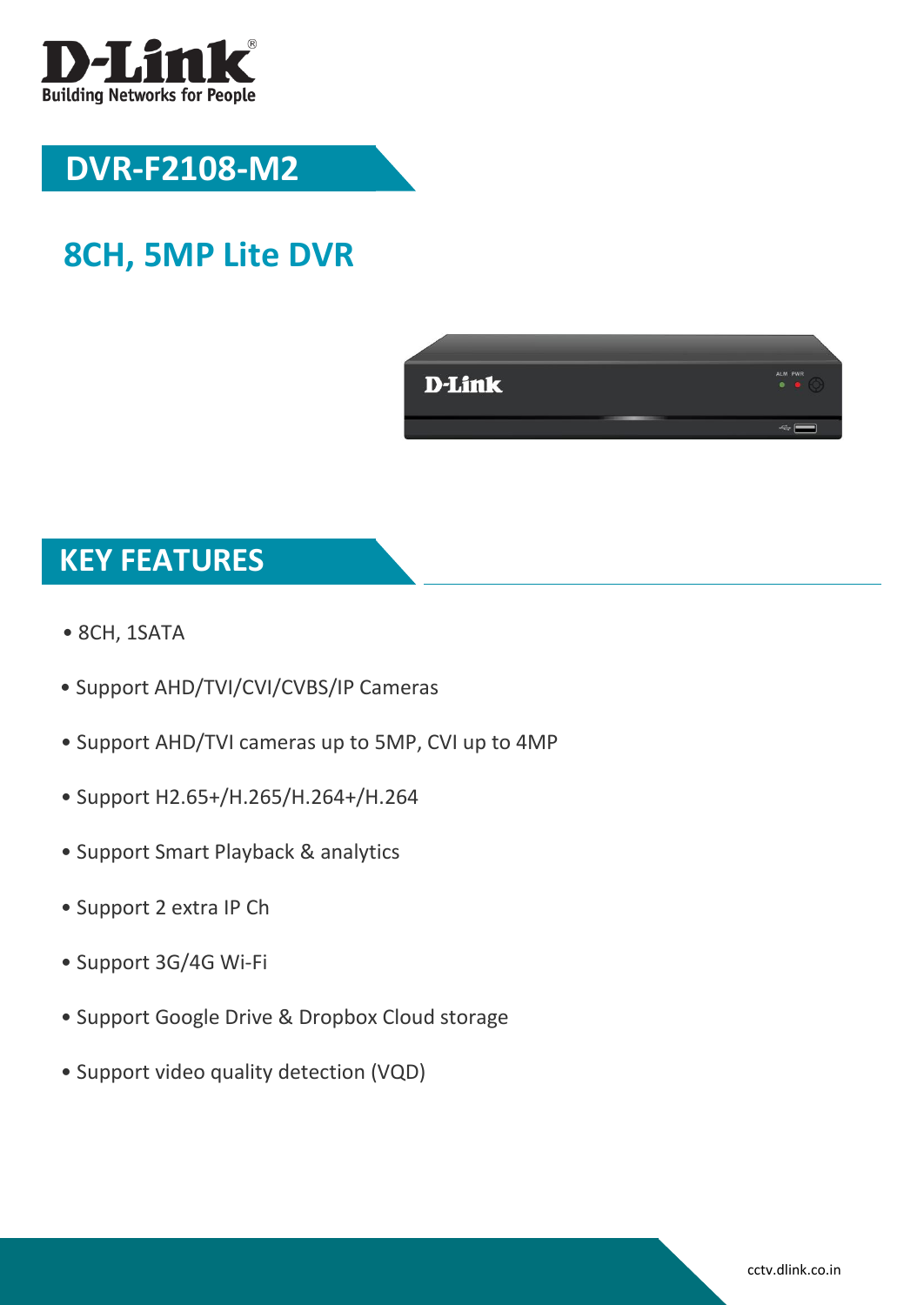# **DVR-F2108-M2** 8CH, 5MP Lite DVR



### INTERFACE SPECIFICATION

| <b>VIDEO &amp; AUDIO INPUT</b>    |                                                                                                                             |
|-----------------------------------|-----------------------------------------------------------------------------------------------------------------------------|
| Video Input                       | 8ch BNC interface (1.0Vp-p, 75 Ω)                                                                                           |
| TVI /AHD                          | 5MP,4MP,1080P, 720P                                                                                                         |
| <b>CVI</b>                        | 4MP, 1080P, 720P                                                                                                            |
| <b>IPC</b>                        | Up to 10ch 5MP                                                                                                              |
| <b>Audio Input</b>                | 1-ch, RCA (2.0 Vp-p, 1 KΩ)                                                                                                  |
| Two way Talk                      | 1-ch, multiplex with Audio Input (RCA)                                                                                      |
| <b>VIDEO &amp; AUDIO OUTPUT</b>   |                                                                                                                             |
| HDMI                              | 1ch, resolution:<br>4K(3840×2160)/30Hz,2K(2560x1440)/30Hz,1920<br>×1080/60Hz,1280×1024/60Hz,1280×720/60Hz,1<br>024×768/60Hz |
| VGA                               | 1ch, resolution:<br>1920×1080/60Hz,1280×1024/60Hz,1280×720/<br>60Hz,1024×768/60Hz                                           |
| <b>CVBS output</b>                | Support                                                                                                                     |
| <b>Audio Output</b>               | 1-ch, RCA (Linear, $1k\Omega$ )                                                                                             |
| <b>RECORDING</b>                  |                                                                                                                             |
| Compression                       | H.265+/H.265/H.264+/H.264                                                                                                   |
| <b>Resolution</b>                 | 8ch 5MP Lite@12fps;<br>8ch 4MP Lite/1080P@15fps;<br>1080P Lite@25fps<br>720P/960H/D1/CIF real time                          |
| Frame Rate(fps)                   | 1fps-25fps (PAL) / 30fps (NTSC)                                                                                             |
| Video Bit Rate                    | 11Kbps-4582Kbps                                                                                                             |
| <b>Record Mode</b>                | Manual, Schedule, Alarm                                                                                                     |
| <b>Audio Compression</b>          | G.711a                                                                                                                      |
| <b>Audio Bit Rate</b>             | 64Kbps                                                                                                                      |
| PLAYBACK & BACKUP                 |                                                                                                                             |
| Playback Mode                     | Smart Playback/Normal/Time Division/ Label/<br>Event/ Picture Playback                                                      |
| <b>Playback Rate</b>              | 8ch Playback                                                                                                                |
| <b>Backup Mode</b>                | <b>USB Device/Network</b>                                                                                                   |
| <b>SMART FUNCTION</b>             |                                                                                                                             |
| <b>Smart Detection for Analog</b> | 4CH line crossing detection, area Intrusion,<br>defocus detection                                                           |
| <b>Smart Playback for Analog</b>  | Line Crossing, Are Intrusion, Motion Detection                                                                              |
| <b>Cloud Storage</b>              | Support                                                                                                                     |
| <b>Cloud Upgrade</b>              | Support                                                                                                                     |